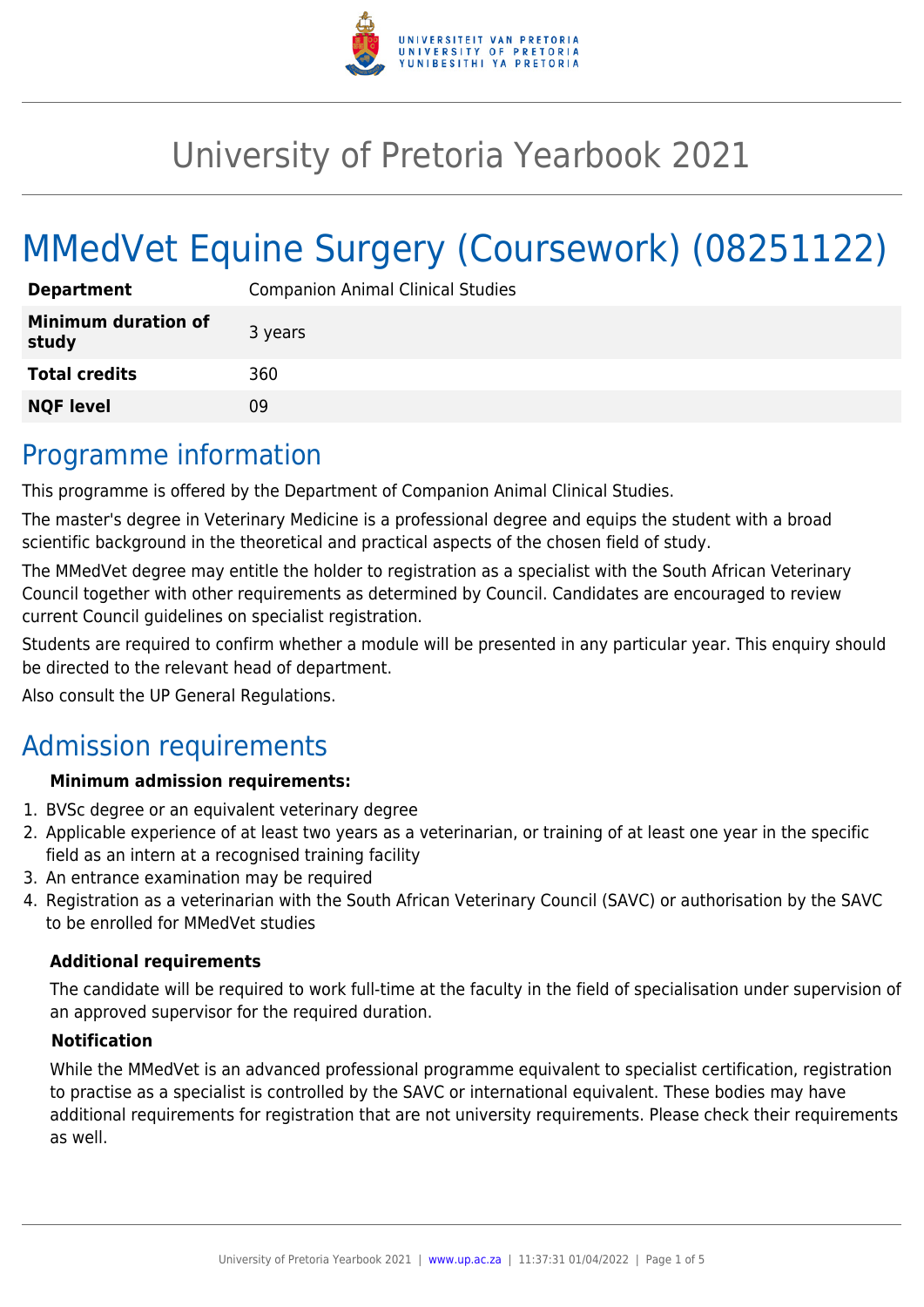

# Examinations and pass requirements

Also consult the applicable General Regulations.

#### **Conferment of the degree**

The MMedVet is conferred by virtue of completion of a minimum of 90 weeks of clinical training, examination in the specialist module, and a mini-dissertation

#### **Examinations**

The examination(s) in the specialist field of study may only be taken on completion of the minimum clinical training.

The nature and duration of the specialist module's examination(s), which will test fully the theoretical knowledge as well as the practical skills of the student, is determined by the head of department in which the chosen field of study is offered.

A minimum examination mark of 50% is required in each of the theoretical and practical and oral sections of the specialist module.

Students who intend applying for membership of a specialist college abroad later on, should bear in mind that many of these colleges require a minimum examination mark and a final mark of at least 60% for admission.

# Research information

#### **Mini-dissertation**

(Also consult the General Regulations)

A student must submit a mini-dissertation, which deals with the particular field of specialization.

A mini-dissertation is based on a research project or related research projects (which need not be original), planned and written down by the student within the theme of the chosen specialization. (Assistance with statistical processing, applied specialised procedures, etc. is allowed, but must be acknowledged.) The student may use appropriate research done previously, to add to the writing of the mini-dissertation. Earlier, related publications by the student may be bound with the mini-dissertation, but may not substitute the complete text of the mini-dissertation. Publications that are submitted, must be rounded off by means of an extensive introduction, materials, and information concerning methods and a discussion of the results. The minidissertation will be evaluated by two examiners, who may not necessarily attend the final examination. The average of the separate marks awarded by the two examiners, constitutes the final mark for the minidissertation. The minimum pass mark is 50%. A student who has failed may be permitted by the Dean, on the recommendation of the relevant head of department, to submit an amended mini-dissertation for final adjudication.

### Pass with distinction

In order to obtain the degree with distinction, a minimum final mark of 75% is required for the field of specialisation and the mini-dissertation.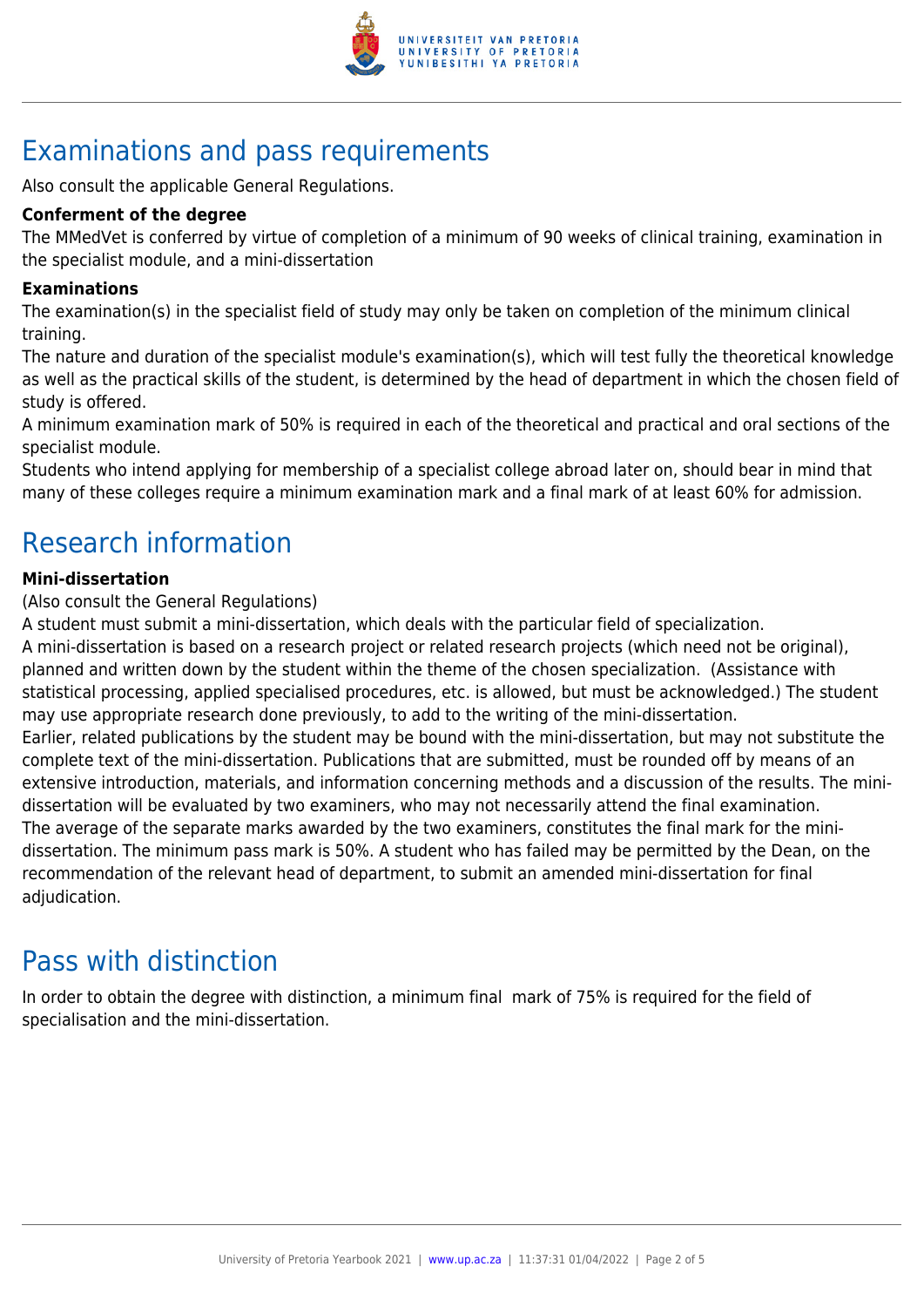

# Curriculum: Year 1

#### **Minimum credits: 360**

#### **Core modules**

[Surgery 804](https://www.up.ac.za/yearbooks/2021/modules/view/CHV 804) (CHV 804) - Credits: 270.00 [Mini-dissertation: Equine surgery 890](https://www.up.ac.za/yearbooks/2021/modules/view/CHV 890) (CHV 890) - Credits: 90.00 [Research methodology 813](https://www.up.ac.za/yearbooks/2021/modules/view/VRM 813) (VRM 813) - Credits: 0.00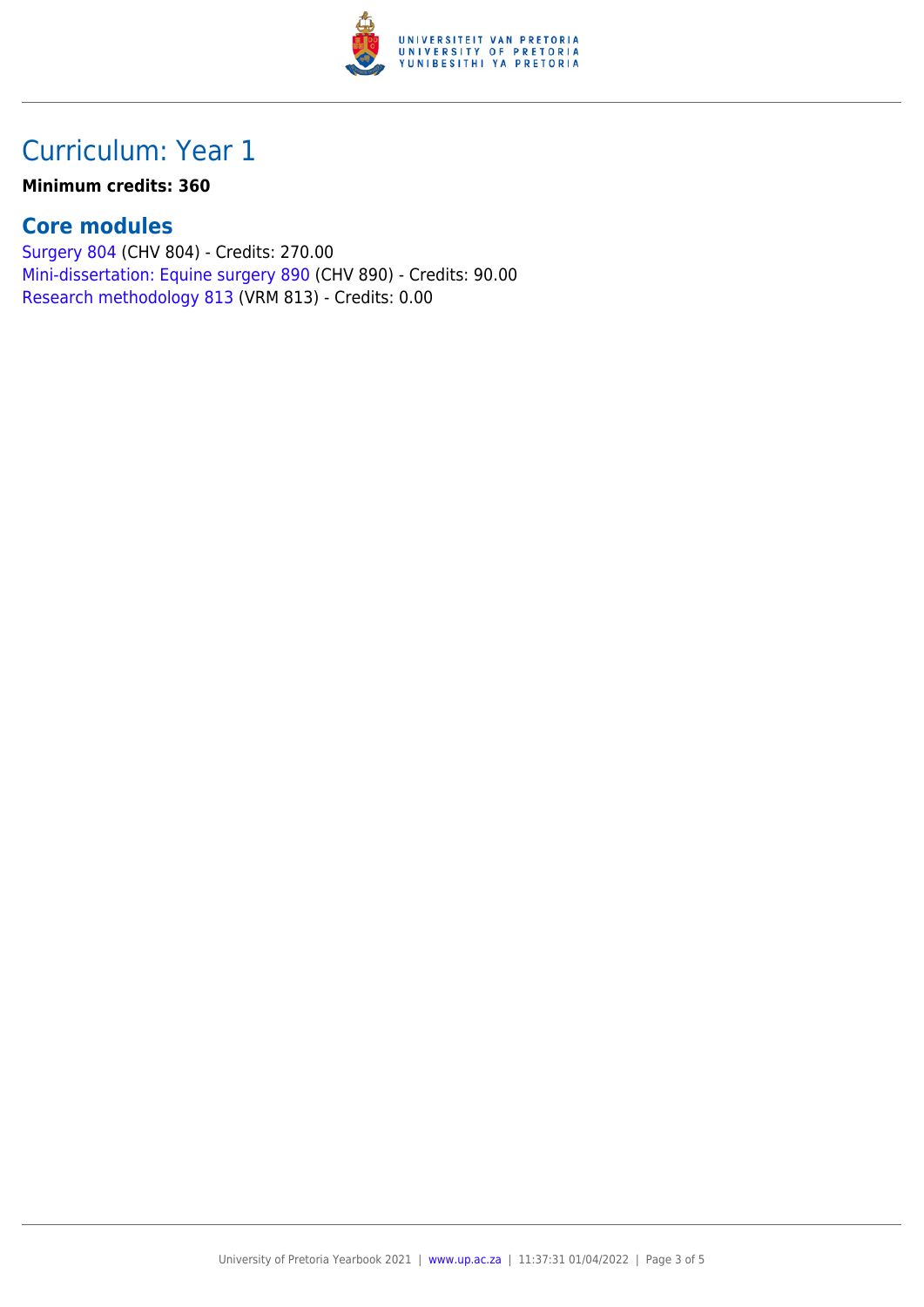

## Curriculum: Year 2

**Minimum credits: 360**

### **Core modules**

[Surgery 804](https://www.up.ac.za/yearbooks/2021/modules/view/CHV 804) (CHV 804) - Credits: 270.00 [Mini-dissertation: Equine surgery 890](https://www.up.ac.za/yearbooks/2021/modules/view/CHV 890) (CHV 890) - Credits: 90.00